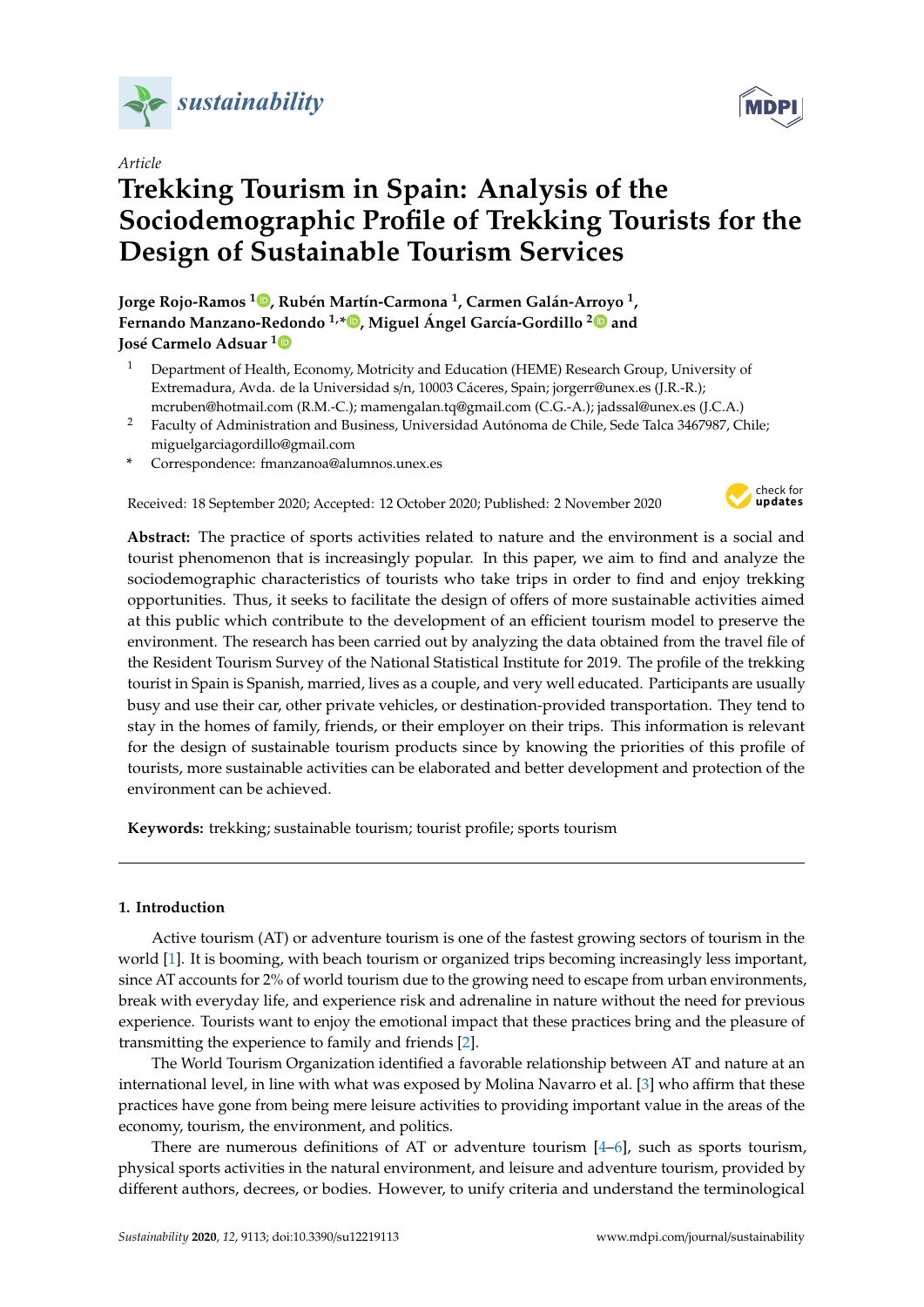concept of AT adopted for this research, we will use the one provided by Mediavilla Saldaña [\[7\]](#page-9-3) which defines as AT as

... the tourist service, which seeks to satisfy the personal needs of physical activity, recreation and leisure, in a specific time and a specific environment, in which it is necessary the integral participation of the subjects through the acquisition of previous knowledge and the commitment of the implication that the own physical and mental activity demands. —Mediavilla Saldaña [\[7\]](#page-9-3) (p. 69)

In recent decades, it has been possible to highlight the growing influence that the ecological paradigm has generated in different social activities, highlighting physical activities in the natural environment as some of the most appreciated and valued by society [\[8\]](#page-9-4). Changes are being observed in people's lifestyles in search of healthier practices that integrate physical exercise and contact with nature. For this reason, there is an increasing demand for experience-based tourism, which increases the types of tourism in nature at the same time [\[9\]](#page-9-5).

To achieve a global definition of trekking, reference must be made to an AT sports activity, which may be assigned specific equipment or materials, in different terrains and climates, being in contact with nature and with a certain component of jeopardy and risk [\[10,](#page-9-6)[11\]](#page-9-7). To be more specific, the most common or classic form of trekking is mountain trekking. However, there are other types such as desert, tropical, glacial, polar, river, swamp, and volcanic trekking [\[11\]](#page-9-7). In addition, trekking is a physical sports activity that is deeply rooted in these trends of healthy living [\[12\]](#page-9-8) and also has a tourist component, so it can be conceived as a product within a destination. Spain has an important network of ancient trails, many of which are signposted, making them a recreational tourist attraction [\[13\]](#page-9-9).

According to Tojo and García [\[14\]](#page-9-10), nature tourism and ecodevelopment should sail in the same direction, since they complement each other perfectly. However, some aspects must be taken into account when it comes to making a territory more dynamic for sustainability: creating a ceiling on the number of visitors, controlling the resource use of the local attractions, and avoiding the seasonality of supply. In this way, it would be possible to divide the influx of tourists and not overwhelm the environment at certain times, and have good plans for the maintenance and preservation of the natural environment.

Sustainability is understood as a complex and integral concept that brings together diverse claims and approaches. The environmental, economic, and socio-cultural aspects of tourism development constitute the principles of sustainability. It is vitally important to establish an appropriate balance between these three dimensions to ensure long-term sustainability [\[15\]](#page-9-11). For an activity such as trekking to be considered a sustainable tourism product, it must respect the natural resources of the environment, not contaminate and not generate social tensions or loss of cultural identity [\[15\]](#page-9-11).

One of the aims of trekking for sustainability is to define viable projects and reconcile the economic, social, and environmental aspects of human activities. Therefore, it tries to continue progressing in these areas without having to destroy the environment. It contributes to trying to achieve the different sustainable development goals set by the UN [\[16\]](#page-9-12).

Nature-based tourism, such as trekking, is one of the few economic uses of some areas, parks, or nature trails that is compatible with the protection of the environment and its wildlife [\[17\]](#page-9-13).

Such treks and tours are quite safe as long as they are well directed and planned, the trekking route is well known, and the organizers are knowledgeable about the environment and wildlife [\[17\]](#page-9-13).

In some places, trekking has brought employment and income opportunities to communities along the major trekking routes, along with modern values, lifestyles, and technologies. Nyaupane et al. [\[18\]](#page-9-14) claim those perceptions of residents varied, because economic growth and improved social services were favored, but residents were concerned about changes in the culture and the climate.

In the search for this sustainable tourism, we must generate a model for economic development that allows us to improve people's life quality. This will ensure that the tourists or visitors have a good quality experience while also ensuring the product is compatible with the existing natural resources.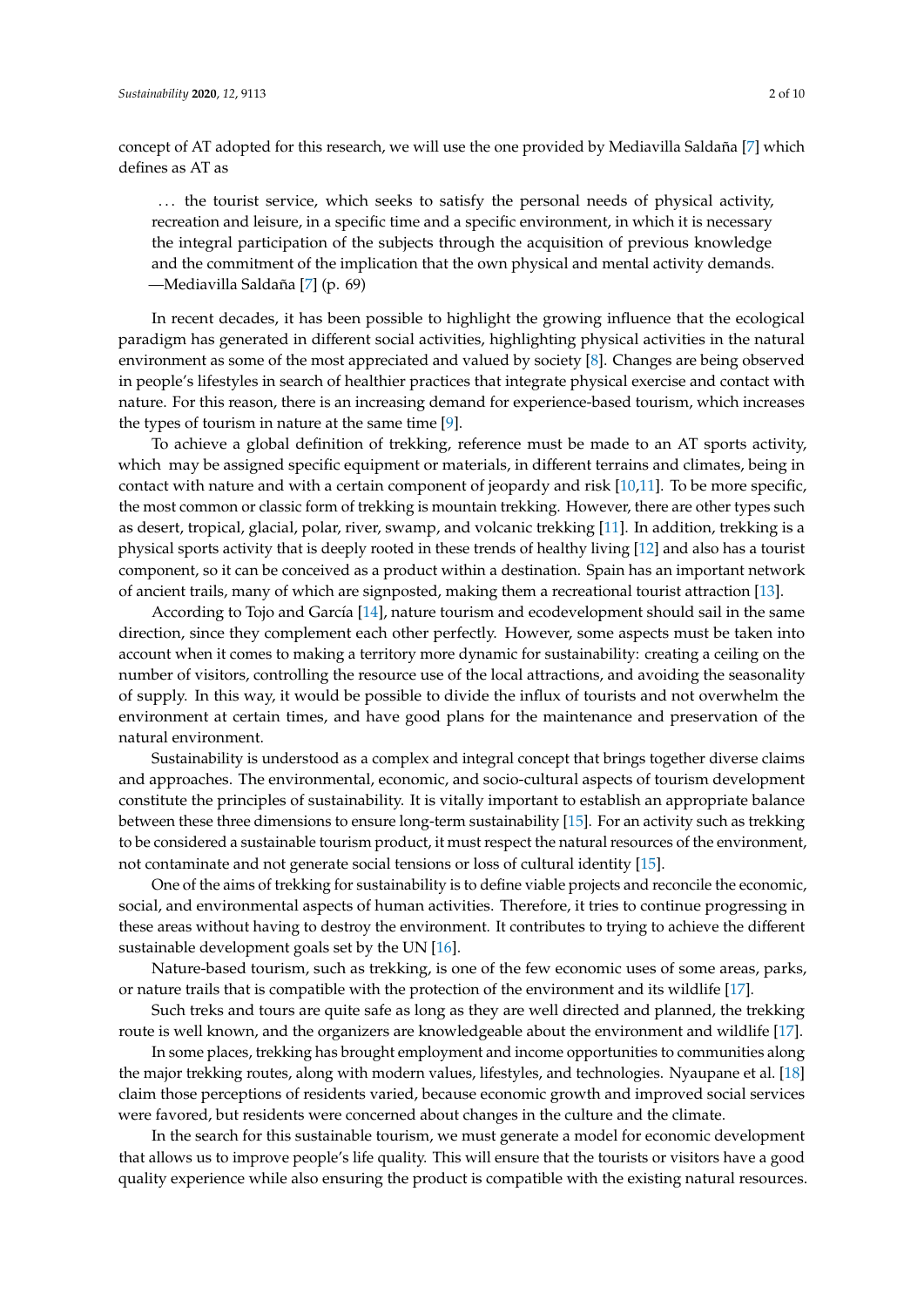This will make it possible to maintain environmental quality, without endangering the deterioration or depletion of the resources and assuring its permanence in the long term [\[16](#page-9-12)[,19](#page-9-15)[,20\]](#page-9-16).

Even though several types of research [\[1](#page-8-0)[,3](#page-9-0)[,9\]](#page-9-5) try to discover the motivations and offers of tourism, nature, and trekking, for the time being, the majority profile of people who carry out this type of tourism, as well as their previous planning and organization [\[11\]](#page-9-7), is not known.

This study joins other previous studies such as Różycki and Dryglas [\[11\]](#page-9-7), following the literature streams of knowing the type or profile of the person who makes this type of tourism, the personal situation, means of transport used and even relationships which establish among tourists who share the passion of trekking. For all these reasons, it is said that trekking is a phenomenon of the turn of the XX and XXI century, through which they seek contact with nature and at the same time it allows checking themselves [\[11\]](#page-9-7). Therefore, this study aims to know the socio-demographic background of national trekking tourists, thus facilitating the work of designing more sustainable and environmentally friendly activities and increasing knowledge about all aspects that this type of tourism can cover. It focuses on the profile of tourists who seek trekking among their reasons for traveling, trying to achieve full tourist satisfaction, reducing the impact on the environment, and contributing to the maintenance of the diversity of natural resources and the maximum profitability of the tourist destination.

#### **2. Materials and Methods**

#### *2.1. Participants*

The sample was comprised of 64,221 persons who participated in the National Statistics Institute's (NSI) tourism survey of residents in the year 2019, from which a total of 12,072 participants were selected who indicated trekking as an activity carried out on their trip in question 39 of the questionnaire. Of the total sample,  $49.2\%$  (n = 5941) were men with a mean age of 50.52 years and 50.8% (n = 6131) were women with a mean age of 50.02 years. The type of sampling used for the selection of the sample was a stratified two-stage random sampling, using the collaborating dwellings in the Continuous Household Survey (CHS). Therefore, the actual sample used for this study may be considered a subsample of the 58,000 households in the CHS.

Mentioning the processing of data, the NSI carries out the appropriate measures to preserve the confidentiality of the same from the time the data is collected until its subsequent publication. Besides, the questionnaire itself includes a clause informing about the protection of the data collected.

The NSI takes the necessary logical, physical, and administrative measures to ensure that the protection of confidential data is effective, from data collection to publication.

A legal clause is included in the survey questionnaires informing about the protection of the data collected, keeping those that allow direct identification exclusively during the information processing phase. Once the results tables were published, the information was analyzed in detail to prevent any confidential data from being deduced. Finally, in the microdata files, categories of the variables have been included so that the informants could not be identified.

#### *2.2. Methods*

The data collection was obtained from the questionnaire of the Tourism Survey of Residents (RTS/FAMILITUR) of the National Institute of Statistics, composed of 51 items, grouped in three areas (sociodemographic area, travel area, and excursions area), two modules (annual participation module and module Q) and an annex (annex: a previous version of the excursions area).

The main variable of the study is trekking as an activity practiced during the trips made by our sample. Within the survey, the following secondary variables belonging to the socio-demographic profile were selected for study: gender, age, home country, nationality, marital status, cohabitation with a partner, level of studies, economic activity, the professional status in the job performed, type of household, secondary housing availability, present in the sociodemographic area of the questionnaire and type of accommodation and main means of transport, corresponding to the area of travel.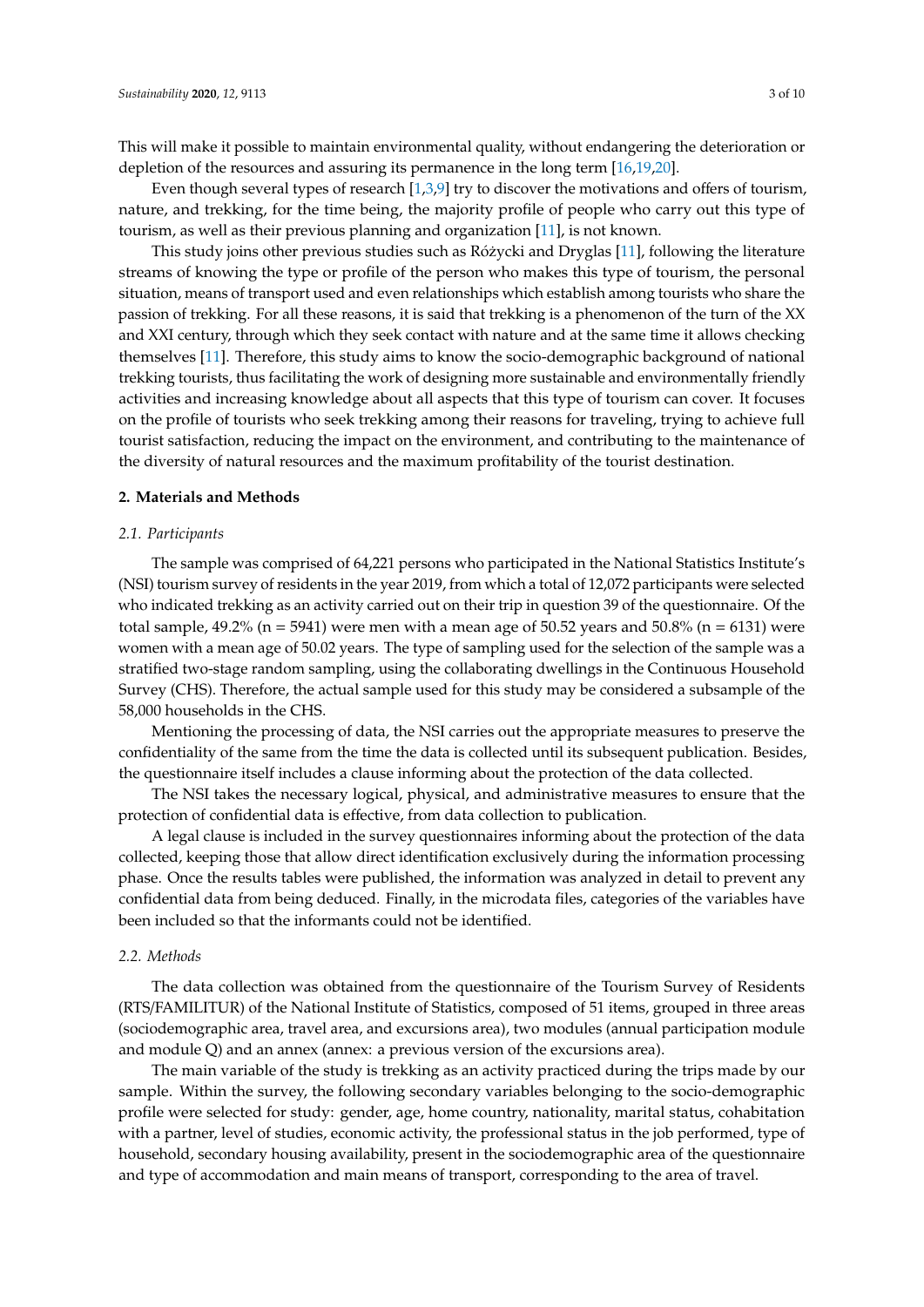To access the data obtained in the survey, we used the microdata files from the 2019 database available on the INE website (https://www.ine.es/dyngs/INEbase/es/[operacion.htm?c](https://www.ine.es/dyngs/INEbase/es/operacion.htm?c=Estadistica_Cycid=1254736176990ymenu=resultadosysecc=1254736195369yidp=1254735576863#!tabs-1254736195369)= Estadistica\_Cycid=[1254736176990ymenu](https://www.ine.es/dyngs/INEbase/es/operacion.htm?c=Estadistica_Cycid=1254736176990ymenu=resultadosysecc=1254736195369yidp=1254735576863#!tabs-1254736195369)=resultadosysecc=1254736195369yidp=1254735576863# [!tabs-1254736195369\)](https://www.ine.es/dyngs/INEbase/es/operacion.htm?c=Estadistica_Cycid=1254736176990ymenu=resultadosysecc=1254736195369yidp=1254735576863#!tabs-1254736195369). Once all the files were obtained, our action was based on compiling the data obtained in the same Excel database to facilitate their processing in the statistical program used for their further analysis.

# *2.3. Statistics*

The analysis of the collected data was performed with the Statistical Package for Social Sciences (SPSS) version 23.0 for MAC. The values for each of the variables studied were obtained from the percentage that makes up each of the items. The age related data are presented as mean and standard deviation and as median and interquartile range. To analyze whether the variables met the assumption of normality, Kolmogorov Smirnov's test was used, which indicated that the assumption was not met, so it was decided to use non-parametric tests. Pearson's Chi-square test was used to analyze the differences between each of the items studied and the gender variable. Mann Whitney's U-test was used to analyze the statistically significant differences by gender for the age variable.

For all statistical tests, the significance was established in *\* p* < 0.05.

# **3. Results**

<span id="page-3-0"></span>Table [1](#page-3-0) shows the distribution of participants by gender, age, and home country.

| Variable                                 | <b>Categories</b>                 |                                 |                                |      |
|------------------------------------------|-----------------------------------|---------------------------------|--------------------------------|------|
|                                          | Total                             | Man                             | Woman                          | p    |
|                                          | N(%)                              | N(%                             | N(%                            |      |
| Participants                             | 12,072 (50.8)                     | 5941 (49.2)                     | 6131 (50.8)                    |      |
| Age (years)<br>Median (IQR)<br>Mean (SD) | 51 (19)<br>50.02 (13.72)          | 51(18)<br>50.52 (13.93)         | 50(18)<br>49.53 (13.0)         | 0.16 |
| Home country<br>Spain<br>Foreign         | N(%)<br>11,657 (96.6)<br>415(3.4) | N(%)<br>5777 (97.2)<br>164(2.8) | N(%<br>5880 (95.9)<br>251(4.1) | 0.14 |

**Table 1.** Frequency distribution of home country and age of the sample  $(N = 64,221)$ .

Table [2](#page-4-0) shows the frequency distribution of the nominal variables (nationality, marital status, couple cohabitation, and type of household) and the ordinal variable (level of studies) studied. All of them are distributed by gender, also analyzing the existence or not of statistically significant differences from Pearson's Chi-Square test.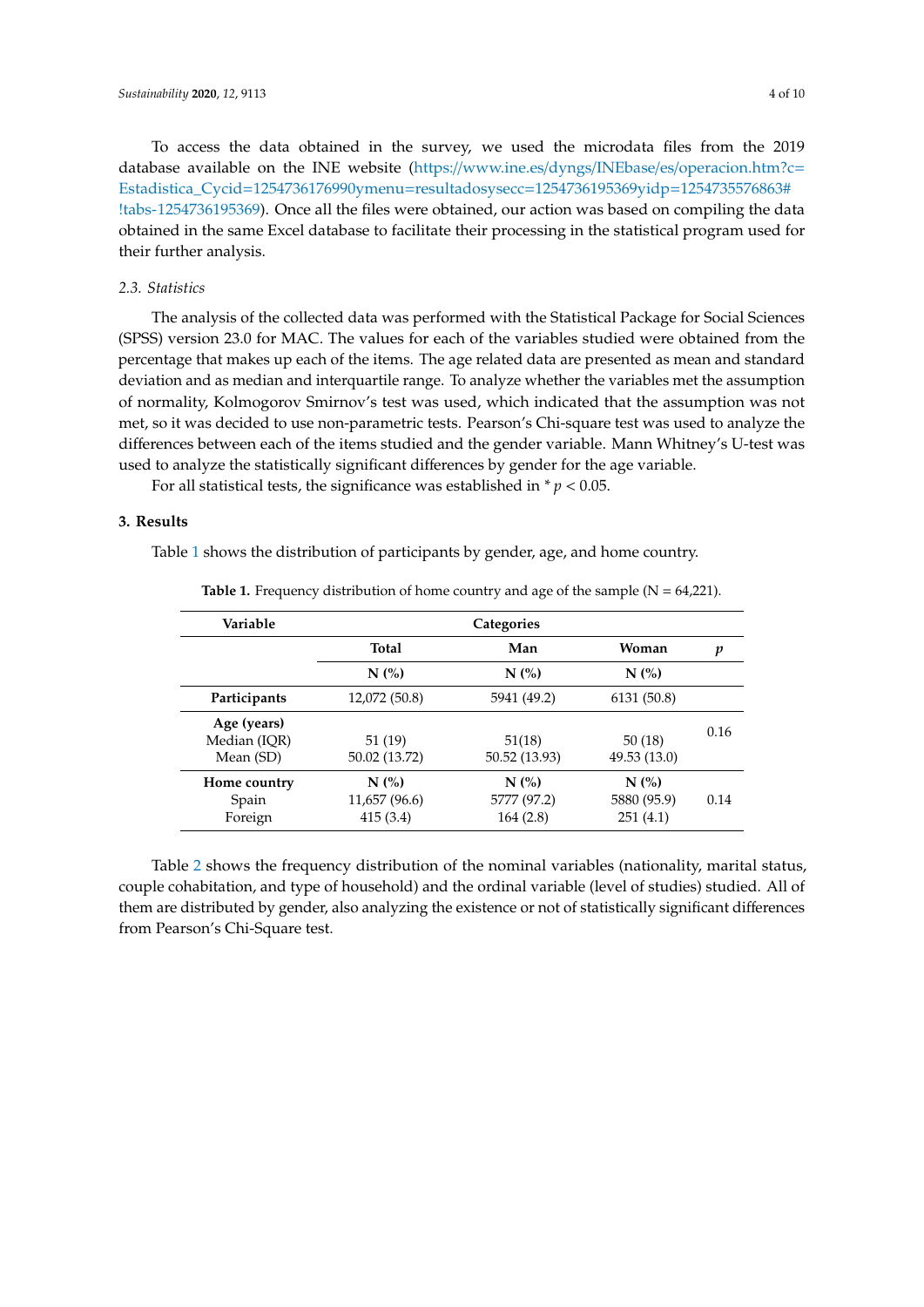| Variable                                        |               | Frequencies |                                |        |
|-------------------------------------------------|---------------|-------------|--------------------------------|--------|
|                                                 | <b>Total</b>  | Man         | Woman                          | $p^*$  |
| Nationality                                     | N(%)          | N(%)        | N(%)                           |        |
| Only Spanish                                    | 11,817 (97.9) | 5831 (98.1) | 5986 (97.6)                    |        |
| Only Foreign                                    | 151(1.3)      | 64(1.1)     | 87 (1.4)                       | 0.02   |
| Spanish and Foreign                             | 104(0.9)      | 46(0.8)     | 58 (0.9)                       |        |
| Marital status                                  | N(%           | $N$ (%)     | $N$ (%)                        |        |
| Single                                          | 3558 (29.5)   | 1785 (30)   | 1773 (28.9)                    |        |
| Married                                         | 6958 (57.6)   | 3499 (58.9) | 3459 (56.4)                    |        |
| Widowed                                         | 373(3.1)      | 105(1.8)    | 268 (4.4)                      | < 0.01 |
| Separate                                        | 185(1.5)      | 103(1.7)    | 82(1.3)                        |        |
| Divorced                                        | 998 (8.3)     | 449 (7.6)   | 549 (9)                        |        |
| Cohabitation with a<br>Partner                  | $N$ (%)       | $N$ (%)     | $N$ $\left(\frac{9}{6}\right)$ |        |
| Cohabitation with their<br>spouse               | 6706 (55.6)   | 3367 (56.7) | 3339 (54.5)                    | 0.03   |
| Cohabitation with a<br>common-law partner       | 944 (7.8)     | 465(7.8)    | 479 (7.8)                      |        |
| Not cohabitation together as<br>a couple        | 4422 (36.6)   | 2109 (35.5) | 2313 (37.7)                    |        |
| Level of studies                                | N(%           | $N$ (%)     | $N$ (%)                        |        |
| Primary education or less                       | 363(3)        | 199 (3.3)   | 164(2.7)                       |        |
| Secondary education, first<br>stage             | 1828 (15.1)   | 987 (16.6)  | 841 (13.7)                     | < 0.01 |
| Secondary education,<br>second stage            | 2616 (21.7)   | 1319 (22.2) | 1297 (21.2)                    |        |
| Post-secondary education                        | 7214 (59.8)   | 3405 (57.3) | 3809 (62.1)                    |        |
| Type of household                               | N(%)          | N(%)        | N(%)                           |        |
| Single household                                | 2347 (19.4)   | 1195 (20.1) | 1152 (18.8)                    |        |
| Single parent cohabitation<br>with a child      | 978 (8.1)     | 384 (6.5)   | 594 (9.7)                      | < 0.01 |
| Couple without children<br>cohabitation at home | 3179 (26.3)   | 1574 (26.5) | 1605 (26.2)                    |        |
| Couple with children<br>cohabitation at home    | 4971 (41.2)   | 2564 (43.2) | 2407 (39.3)                    |        |

<span id="page-4-0"></span>**Table 2.** Distribution of frequencies of the variables nationality, marital status, cohabitation with a partner, level of studies and type of household.

Note: Analysis of statistically significant differences with respect to the Pearson Chi-square test *p* \*.

Yes 5140 (42.6) 2565 (43.2) 2575 (42)<br>No 6932 (57.4) 3376 (56.8) 3556 (58) 0.19

Other household 597 (4.9) 224 (3.8) 373 (6.1)

availability **N** (%) **N** (%) **N** (%) **N** (%)

**Secondary housing**

Table [3](#page-5-0) refers to the professional profile of our sample and presents the distribution of frequencies of the variables relating to economic activity and the professional status in the job performed. Higher rates are obtained in the categories of employed persons with a permanent contract.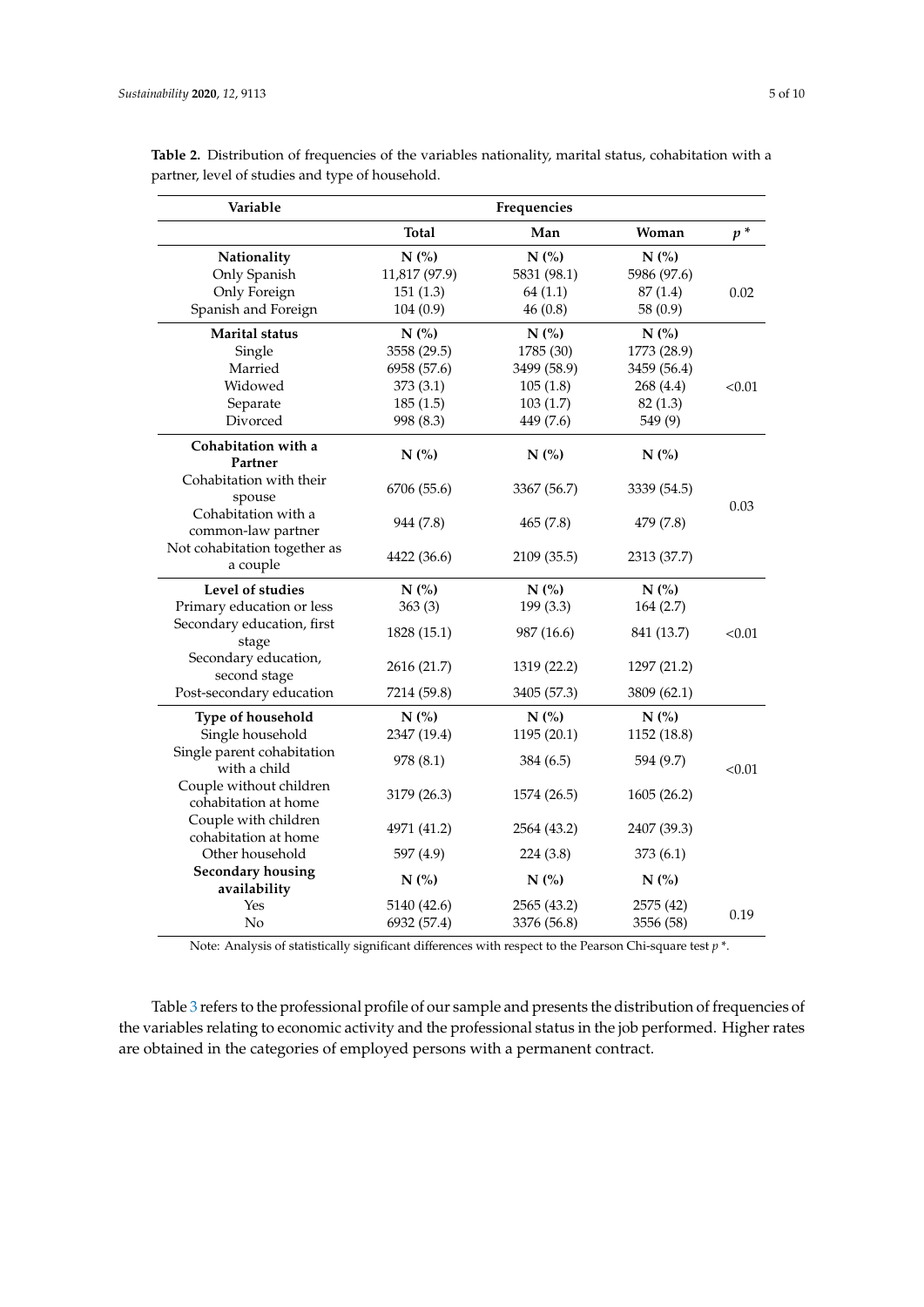<span id="page-5-0"></span>

| Variable                                                                     | Frequencies    |                |                |        |
|------------------------------------------------------------------------------|----------------|----------------|----------------|--------|
|                                                                              | <b>Total</b>   | Man            | Woman          | $p^*$  |
| Relationship between economic activity                                       | N(%)           | N(%            | N(%            |        |
| Busy                                                                         | 8135<br>(67.4) | 4131<br>(69.5) | 4004<br>(65.3) |        |
| Unemployed                                                                   | 758 (6.3)      | 243(4.1)       | 515(8.4)       | < 0.01 |
| Retired                                                                      | 1989<br>(16.5) | 1218<br>(20.5) | 771 (12.6)     |        |
| Other inactive                                                               | 1139 (9.4)     | 318(5.4)       | 821 (13.4)     |        |
| Professional status in the job performed                                     | N(%)           | N(%            | N(%            |        |
| Employer, professional or self-employed person who<br>employs others         | 471 (3.9)      | 302(5.1)       | 169(2.8)       |        |
| Employer, professional or self-employed person who<br>does not employ others | 669 (5.5)      | 391 (6.6)      | 278 (4.5)      | < 0.01 |
| Employee or employee with a permanent contract                               | 5989<br>(49.6) | 3039<br>(51.2) | 2950<br>(48.1) |        |
| Employee or employee with a temporary contract                               | 1006 (8.3)     | 399 (6.7)      | 607(9.9)       |        |

**Table 3.** Frequency distribution of the variables under study.

Note: Analysis of statistically significant differences regarding the Pearson Chi-square test *p* \*.

Table [4](#page-5-1) shows the distribution of frequencies according to the gender of the variables Type of Accommodation and Main Means of Transport. With regard to the type of accommodation, it is observed that most tourists choose to stay in the homes of relatives, friends, or companies. It should be noted that the most used means of transport by our sample are the own vehicle and the airplane, being these ones the most polluting and producing a higher carbon footprint. If it seems that it is the woman who makes the greater use of public transport such as the bus.

<span id="page-5-1"></span>**Table 4.** Distribution of frequencies according to the gender of the variables Type of Accommodation and Main Means of Transport.

| Variable                             | Frequencies                    |             |                                |        |
|--------------------------------------|--------------------------------|-------------|--------------------------------|--------|
|                                      | <b>Total</b>                   | Man         | Woman                          | $p^*$  |
| <b>Type of Accommodation</b>         | $N$ $\left(\frac{9}{6}\right)$ | $N$ (%)     | $N$ $\left(\frac{9}{6}\right)$ |        |
| Hotel or apartment hotel             | 1473 (12.2)                    | 751 (12.6)  | 722 (11.8)                     |        |
| Hostel                               | 250(2.1)                       | 115(1.9)    | 135(2.2)                       |        |
| Complete housing for rent            | 784 (6.5)                      | 383(6.4)    | 401(6.5)                       |        |
| Room for rent in a private<br>home   | 21(0.2)                        | 11(0.2)     | 10(0.2)                        |        |
| Rural tourism accommodation          | 696 (5.8)                      | 338(5.7)    | 358(5.8)                       |        |
| Shelter                              | 149 (1.2)                      | 83 (1.4)    | 66(1.1)                        | < 0.01 |
| Camps                                | 403(3.3)                       | 194 (3.3)   | 209(3.4)                       |        |
| Cruise                               | 15(0.1)                        | 10(0.2)     | 5(0.1)                         |        |
| Other market<br>accommodations       | 48(0.4)                        | 23(0.4)     | 25(0.4)                        |        |
| Home ownership                       | 3784 (31.1)                    | 1870 (31.5) | 1914 (31.2)                    |        |
| Family, friend or company<br>housing | 4161 (34.5)                    | 1993 (33.5) | 2168 (35.4)                    |        |
| Shared use housing                   | 7(0.1)                         | 0(0)        | 7(0.1)                         |        |
| Swapped homes                        | 12(0.1)                        | 8(0.1)      | 4(0.1)                         |        |
| Other non-market<br>accommodations   | 269 (2.2)                      | 162(2.7)    | 107(1.7)                       |        |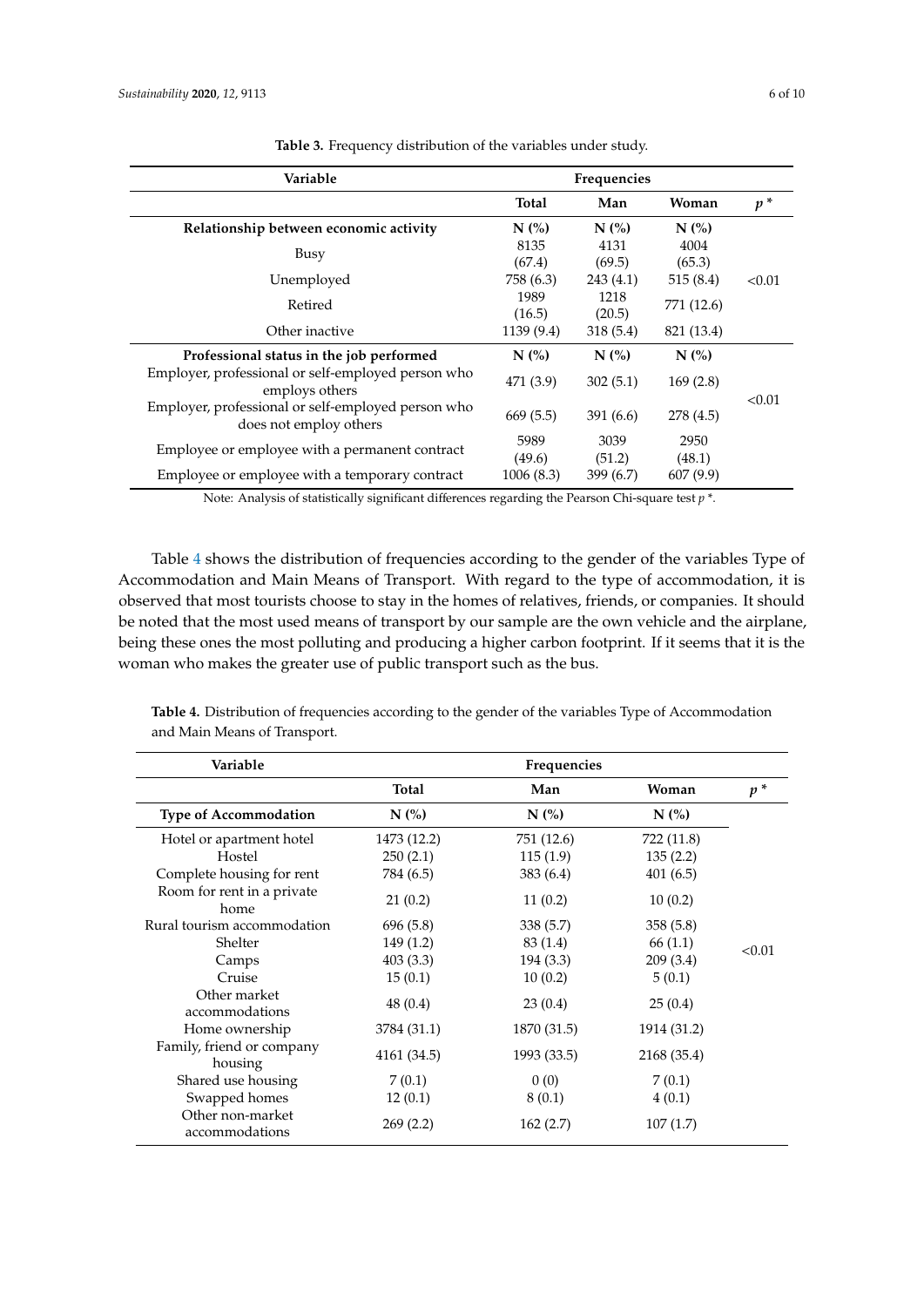| Variable                                          | Frequencies                    |                                |             |        |
|---------------------------------------------------|--------------------------------|--------------------------------|-------------|--------|
|                                                   | Total                          | Man                            | Woman       | $p^*$  |
| Main means of transport                           | $N$ $\left(\frac{9}{6}\right)$ | $N$ $\left(\frac{9}{6}\right)$ | N(%         |        |
| Air transport                                     | 861 (7.1)                      | 407(6.9)                       | 454 (7.4)   |        |
| Cruise                                            | 11(0.1)                        | 7(0.1)                         | 4(0.1)      |        |
| Ferry                                             | 102(0.8)                       | 54(0.9)                        | 48(0.8)     |        |
| Own, leased or rented boat                        | 1(0.0)                         | 0(0)                           | 1(0.0)      |        |
| Car or other private cars<br>owned or leased      | 10,252 (84.9)                  | 5146 (86.6)                    | 5106 (83.3) | < 0.01 |
| Car or other private cars                         |                                |                                |             |        |
| rented without a driver from<br>rental companies  | 79 (0.7)                       | 33(0.6)                        | 46(0.8)     |        |
| Taxis or carpooling with<br>payment to the driver | 14(0.1)                        | 9(0.2)                         | 5(0.1)      |        |
| Car or carpooling with<br>payment to the driver   | 21(0.2)                        | 8(0.1)                         | 13(0.2)     |        |
| Bus                                               | 444 (3.7)                      | 148 (2.5)                      | 296 (4.8)   |        |
| Train                                             | 256(2.1)                       | 108(1.8)                       | 148 (2.4)   |        |
| Non-motorized land transport                      | 10(0.1)                        | 8(0.1)                         | 2(0.1)      |        |
| Other means of transport                          | 21(0.2)                        | 13(0.2)                        | 8(0.1)      |        |

**Table 4.** *Cont.*

Note: Analysis of statistically significant differences regarding the Pearson Chi-square test *p* \*.

#### **4. Discussion**

Depending on the results obtained, the purpose of profile evaluation is to facilitate the work of designing more sustainable and environmentally friendly activities, by sustainable development goals and in favourable conditions for tourists, thus, achieving the satisfaction of all structures.

The main finding of the study has been the description of the profile of the trail tourist according to gender. It is noteworthy that statistically significant differences were obtained in all the variables studied according to gender except in the "secondary dwelling" variable.

The first variable studied was the average age of our sample at 50.02 years, in line with Beedie and Hudson [\[21\]](#page-9-17) who state that more than 77% of this type of tourist is over 30 years old. Specifically, tourists between 41–55 years of age tend to choose trekking as an adventure tourism activity, increasing in percentage with age [\[22\]](#page-9-18).

Regarding the nationality of the sample participants, we highlight that 97.7% had exclusively Spanish nationality, with a significant difference in nationality by gender  $(p = 0.02)$ , specifically in foreign nationality, since 64 men had exclusively foreign nationality as opposed to 87 women who had only foreign nationality.

Concerning the marital status of the sample, we highlight that 57.6% were married. A significant difference was also obtained according to gender (*p* < 0.01), specifically observing that 268 women were widows, and only 105 were men.

Regarding cohabitation, most of the participants lived with their spouse (55.6%), also obtaining a significant difference, but not as high as in the previous variables according to gender ( $p = 0.03$ ).

The predominant level of education is Post-Secondary Education (59.8%), with a very significant difference according to gender, especially in this category (*p* < 0.01), in line with Balderas Elorza [\[23\]](#page-9-19). Also, Mill [\[24\]](#page-9-20) points out that an element that encourages tourism and sport is the increase of the educational level.

Most of the sample are employed people (67.4%) followed by retirees (16.5%). Again, significant differences were obtained according to gender, especially in the retired persons and the rest of the inactive persons ( $p < 0.01$ ).

The most predominant profile according to the professional stats in the job performed was one of a salaried employee or employee with an indefinite contract (49.6%), obtaining a significant difference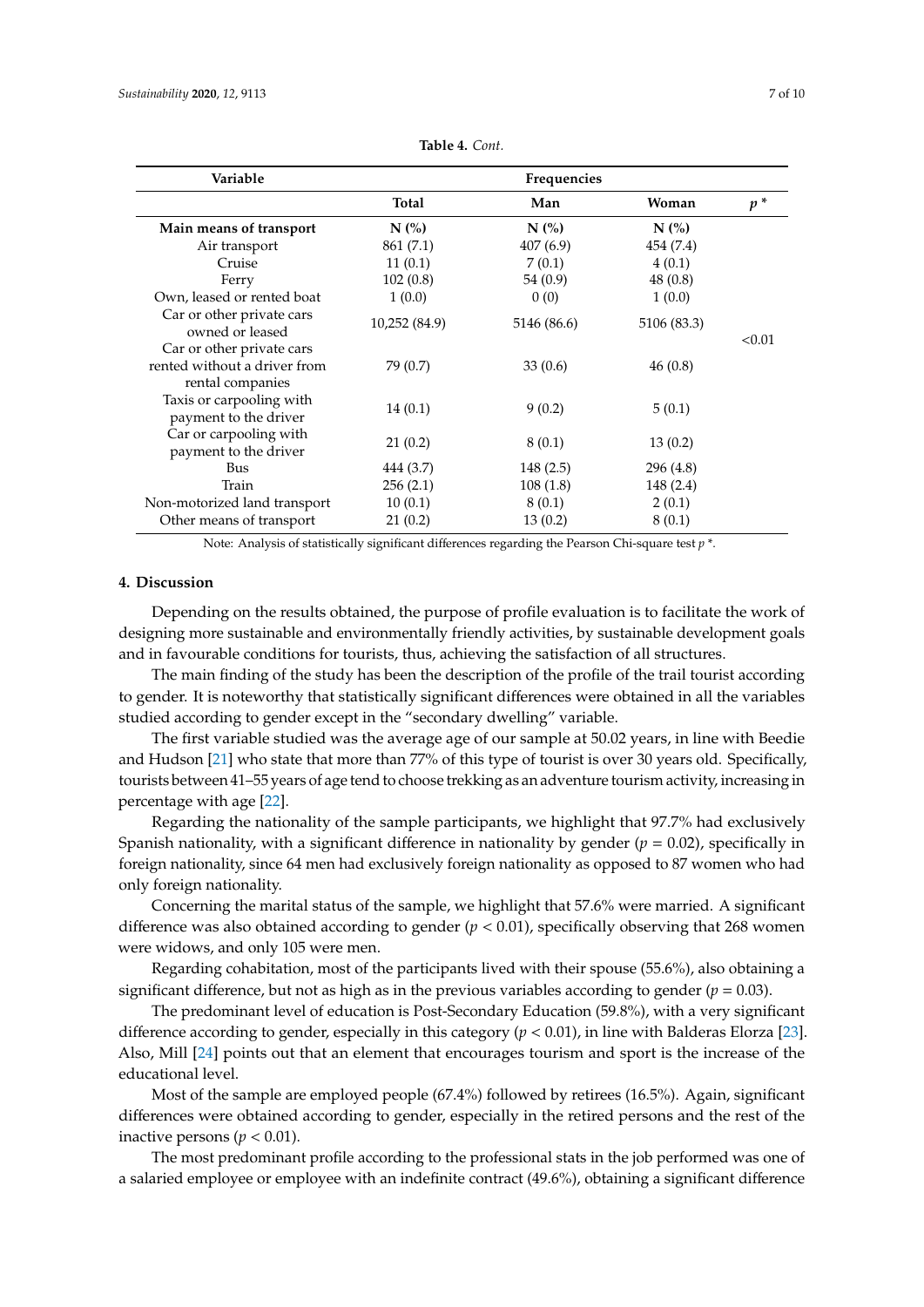(*p* < 0.01), according to gender, in the profile of Employer, professional or self-employed person who employs others.

The type of household available to our sample was preferably the household in which couples with children cohabitation at home (41.2%), followed by couples without children who cohabitated in the same household (26.3%). Significant differences ( $p < 0.01$ ) were obtained depending on the gender for the "single father or mother cohabitation with some children". We must also highlight that, although there is not much difference between those participants who have a secondary housing availability and those who do not. Furthermore, neither significant differences were obtained by gender.

The type of accommodation chosen by our sample on their trips is predominantly the family, friend, or company housing (34.5%), followed by homeownership and hotels or apartment hotels (12.2%). Significant differences were found according to gender (*p* < 0.01), since a very different value seems to be observed in "shared use housing", since no man made use of this type of accommodation. This variable is of special interest to the hotel sector since the proposed offer may not be of interest to this tourist profile, so a review of the tour packages possibly demanded by trekking tourists is suggested. A sustainable tourist package that includes accommodation, healthy food, guidance, a network of geolocated routes, sustainable travel to destinations, and the sale and rental of material for trekkers such as walking sticks, boots, GPS, and maps may be attractive to this tourist profile.

Finally, one of the most interesting variables when it comes to studying more sustainable measures aimed at this type of tourist is the most widely used means of transport. As can be expected, car or other private owned or leased cars, was the most popular option (84.9%), and perhaps the least sustainable of all, followed by air transport (7.1%). We have to take into account what this means because as indicated by the World Health Organization (WHO), the air we breathe is contaminated by emissions from motor vehicles so that exposure to these particles is a decrease in quality of life [\[25\]](#page-9-21). In this variable, significant differences were also obtained according to gender (*p* < 0.01), since cruises are more chosen by men and buses by women.

Once we know the profile and travel habits of our tourists, we consider it vital to reduce the use of private transport as the main means. Therefore, we propose a service offering that allows tourists to travel from the nearest urban centers to the trekking destinations in a collective way using sustainable means of transport managed by private companies. This will allow the creation of jobs in order not to massify the natural spaces with cars since this implies a significant visual impact and also a high level of pollution. This would help to preserve the quality of the air, allowing certain species that are bio-indicators of environmental quality to continue living in these destinations that combine environmental richness with the constant presence of human beings. An example of this is the "Garganta de los Infiernos Nature Reserve" in Jerte (Cáceres, Spain), a well-known trekking destination that is very crowded in summer periods. The measure adopted has been limiting the access to the reservation exclusively to authorized cars, specifically for tourism, and access to the reservation is only permitted in cars of AT companies, which have also been limited in the number of trips permitted per day. These cars should be replaced by more sustainable ones since those which are mainly used are quite old and highly polluting four-wheel drive cars. This measure contributes particularly to the development of sustainable development goals 3 (Promoting healthy lifestyles in all ages) and 8 (Creating an economic action plan based on sustainable tourism) [\[16\]](#page-9-12). It is known that through this type of tourism, resources, and mechanisms of environmental protection can be obtained, in order to extend the natural conservation of a particular area. However, it is always important to carry out an optimal implementation, otherwise, there is a risk of devastation to the environment [\[26\]](#page-9-22). In the same way, it should be remembered that both the global positive impacts perceived by the tourist, and the satisfaction experienced with the consumption of this tourism type, positively influence the attitude towards sustainable tourism development [\[27\]](#page-9-23).

It should be noted that this study has certain limitations that we should consider. Firstly, we cannot take the size of the sample as a representative, since we have a small number of participants compared to the actual number of tourists who travel within our country each year and who go trekking.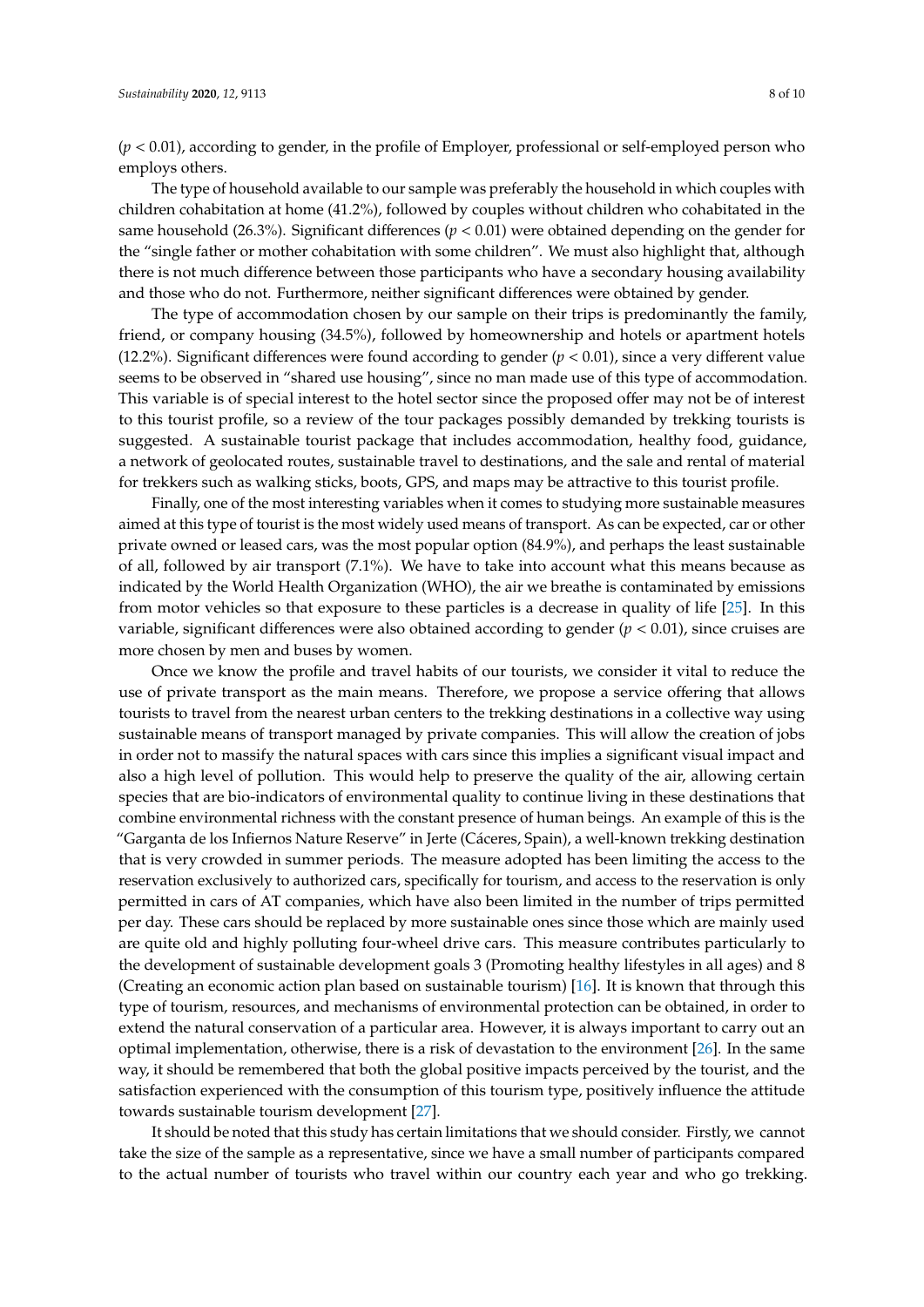For example, it is estimated that every year several thousand people walk through "El Camino de Santiago". Therefore, the data presented should be treated with caution. Secondly, another limitation of the study is the impossibility of knowing the real destination of the practice of trekking, so we cannot know which are the favorite or most practiced paths by our tourists. However, if we knew this information, it would make it much easier to design more sustainable practices focused on this type of tourism.

As future lines of research, we propose to the scientific community the possibility of extending the object of study by taking foreign tourists as a sample, to be able to identify more accurately the profile and interests of those people who demand or practice trekking during their trips. By this way, more appropriate measures could be designed or established to reduce the impact on the environment and to be able to control the residual impact once the appropriate measures have been established to make this type of tourism a sustainable option. We also consider that it would be interesting to know the type of most demanded trails in terms of difficulty, environment, and proximity to urban centers, to enable the design of more sustainable routes in terms of signposting, waste management, and land erosion.

# **5. Conclusions**

Once the variables included in this study have been analyzed, using the results obtained in the National Tourism Survey of Residents in 2019, and to identify the profile of tourists who go trekking on their trips to design measures to reduce the environmental impact, we conclude that the majority profile corresponds to married men, who live with their partner and who have a high level of academic education. In terms of professional profiles, they are employed by others and employees with a permanent contract. Likewise, they mostly use their car as the main means of transport on their trips and choose the family, friend, or company housing as their favorite accommodation. It should be noted that significant differences were obtained in practically all the variables studied according to gender, there were even more women than men when the study finished. The most notable differences were in foreign nationality, widowhood, the level of Post- Secondary Education, the number of retired people, the professional status in the job performed, the single father or mother cohabitation with some children, shared use housing, and the means of transport used.

This information is relevant for the design of sustainable tourism products, to achieve sustainable development goals and to achieve a positive attitude towards sustainable tourism development for several reasons. By understanding the priorities of this tourist profile, more sustainable sporting activities in nature can be developed, better development and protection of the environment, in general, can be achieved, and tourists will be more satisfied with being able to go trekking or to do other sports activities in amazing and well-preserved places.

**Author Contributions:** Conceptualization, J.R.-R., R.M.-C., C.G.-A., F.M.-R. and J.C.A.; Formal analysis, J.R.-R., M.A.G.-G. and J.C.A.; Funding acquisition, M.A.G.-G.; Methodology, J.R.-R., R.M.-C., C.G.-A., F.M.-R., M.A.G.-G. and J.C.A; Software, J.R.-R., R.M.-C., C.G.-A., F.M.-R. and J.C.A; Writing–original draft, J.R.-R., R.M.-C., C.G.-A., F.M.-R., M.A.G.-G. and J.C.A; Writing–review & editing, J.R.-R., R.M.-C., C.G.-A., F.M.-R. and J.C.A. All authors have read and agreed to the published version of the manuscript.

**Funding:** This research received no external funding.

**Conflicts of Interest:** The authors declare no conflict of interest.

# **References**

- <span id="page-8-0"></span>1. Bento, P.; Murta, L.; Sáez-Padilla, J. La calidad de los servicios de las empresas de turismo activo en Portugal. *Cuad. Tur.* **2019**, *44*, 27–41. [\[CrossRef\]](http://dx.doi.org/10.6018/turismo.44.404721)
- <span id="page-8-1"></span>2. Olivera, A.; Olivera, J. Las actividades físicas de aventura en la naturaleza. Estudio de la oferta y la demanda en el sector empresarial. [Physical and adventure activities in the nature. A Study of supply and demand in the business sector]. *Apunt. Educ. Física Deportes* **1999**, *57*, 86–94.